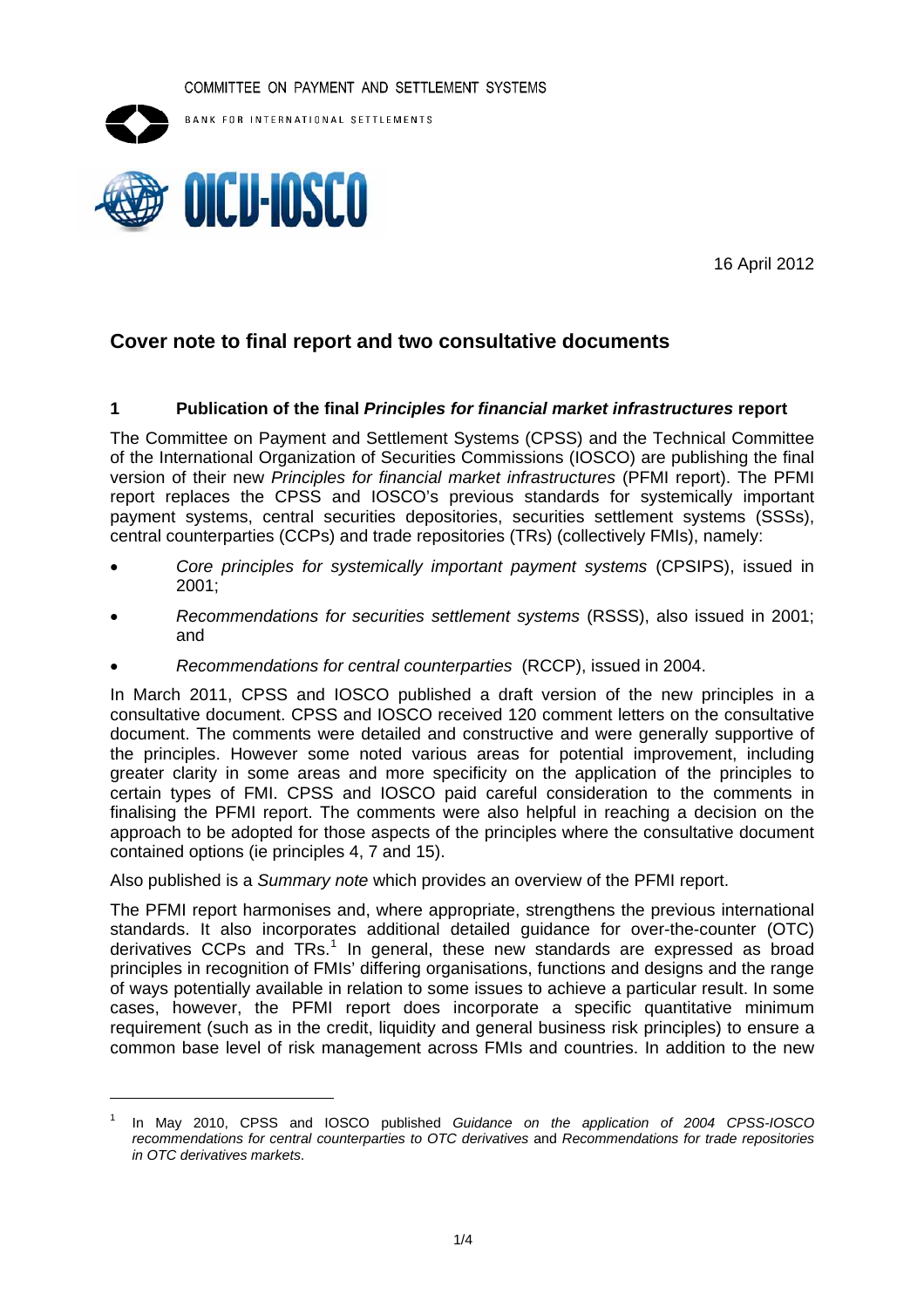principles themselves, the PFMI report also outlines the general responsibilities of relevant authorities for FMIs in implementing these standards. CPSS and IOSCO members will strive to adopt the new principles by the end of 2012 and put them into effect as soon as possible. FMIs are expected to observe the principles as soon as possible.

## **2 Publication of an assessment methodology and disclosure framework for public consultation**

CPSS and IOSCO are also publishing for public comment the *Assessment methodology for the principles for FMIs and the responsibilities of authorities* and the *Disclosure framework for financial market infrastructures*. CPSS and IOSCO request comments on the proposed assessment methodology and disclosure framework by 15 June 2012. After the consultation period, CPSS and IOSCO will review all comments received on the assessment methodology and disclosure framework and publish final versions of the documents later in 2012.

# *A Assessment methodology*

# *(i) Objective of the assessment methodology*

The assessment methodology's objective is to provide a framework for assessing an FMI's observance of each of the 24 principles and the relevant authorities' observance of each of the five responsibilities. The assessment methodology is therefore a tool to promote the implementation and ongoing observance of the principles and responsibilities and to help ensure objectivity and comparability across all relevant jurisdictions.

The assessment methodology is primarily intended for external assessors at the international level and, in particular, international financial institutions such as the World Bank and International Monetary Fund (IMF). It also provides a baseline for national authorities to assess FMIs under their oversight/supervision. National authorities should use the assessment methodology in its current format or develop an equally effective methodology for their national oversight/supervision processes.

# *(ii) Background*

The assessment methodology draws from the methodologies that were developed for the CPSIPS, the RSSS and the RCCP, taking into account the lessons drawn from the use of the existing approaches. The assessment methodology was developed by a sub-group chaired by the World Bank and the IMF, the members of which were experienced experts who have collectively performed numerous assessments through the IMF-WB Financial Sector Assessment Programme (FSAP) and other diagnostics of FMIs as external assessors and as overseers of national and international systems. The assessment methodology was developed in parallel with and as an adjunct to the PFMI report. Accordingly, the assessment methodology and final principles should be taken as closely related and supporting documents. The assessment methodology therefore avoids repetition of the detail contained in the principles and responsibilities. Any elaborating commentary is intended to help explicate practical considerations that arise when performing assessments, not to amend or expand upon the principles and responsibilities.

# *(iii) Structure of the assessment methodology*

The assessment methodology describes the five steps involved in an assessment against the PFMI report. These steps are: (1) determining the appropriate scope of an assessment; (2) gathering facts useful to evaluate the key considerations; (3) developing key conclusions by key considerations; (4) assigning a rating category to each principle or responsibility; and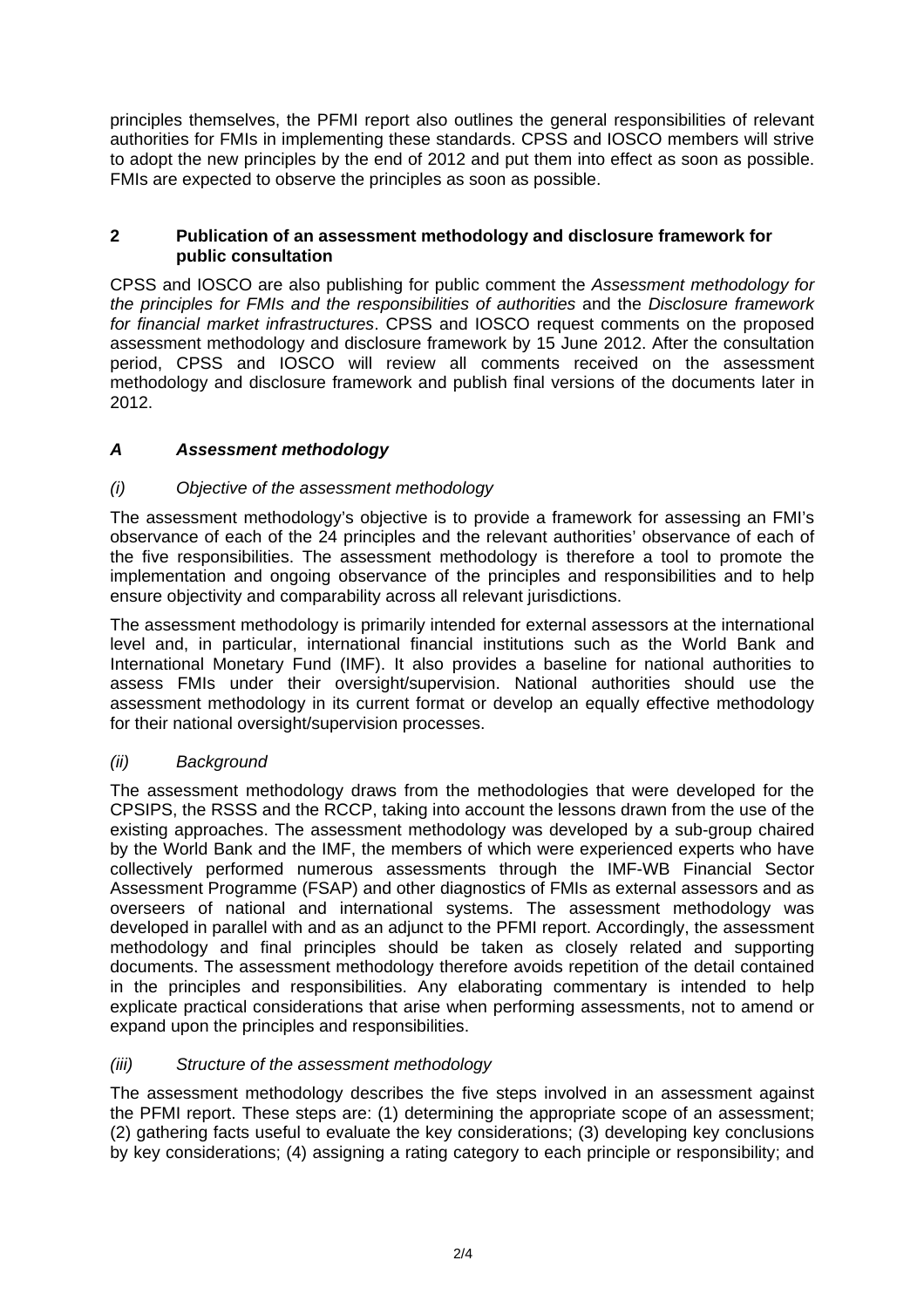(5) indicating an appropriate timeframe for addressing each identified issue of concern, including a discussion on priorities.

The assessment methodology also provides assessment report templates for assessing an FMI against the 24 principles and authorities against the five responsibilities (Appendices 1 and 2, respectively) as well as supporting questions for assessing observance with the principles and responsibilities (Appendices 3 and 4, respectively).

### *(iv) Request for comments on the proposed assessment methodology*

CPSS and IOSCO request comment on the proposed assessment methodology and in particular on the following points:

- Is the assessment methodology appropriately comprehensive? If not, how should the assessment methodology be improved?
- Is the assessment methodology sufficiently clear (including on the guidance provided to deal with different types of FMIs)? If not, how can the assessment methodology be improved to ensure it is clearer?
- Does the assessment methodology include an appropriate level of detail? If not, what changes should be made?

### *B Disclosure framework*

### *(i) Objective of the disclosure framework*

Principle 23, "Disclosure of rules and key procedures" requires an FMI to publicly disclose sufficient information to participants and prospective participants so that they can understand the system's design and operations, their rights and obligations, and the fees and risks from participating in the system. Information that should be publicly disclosed extends beyond all relevant rules and key procedures and includes other explanatory material to help promote a better understanding of the FMI's operations and its impact on participants and the market it serves.

The proposed disclosure framework is designed to assist FMIs in providing the consistent and comprehensive disclosure that is expected of them under Principle 23. FMIs are expected to provide responses that are thorough and at an appropriate level of detail to achieve the following broad objectives:

- (1) improve the transparency of FMI governance and operating and risk management structure in order to inform market participants, current and prospective users and authorities (and facilitate comparisons among FMIs);
- (2) provide the public with a comprehensive understanding of the FMI, its role in the market it serves and the range of its relationships, interdependencies and interactions (eg description of key links, key service providers, and participants); and
- (3) provide substantive descriptions of key rules, risks, policies, procedures and controls on a principle-by-principle basis.

### *(ii) Background*

The proposed disclosure framework draws on the requirements set out in the RSSS and RCCP where SSSs and CCPs were required to complete and disclose the answers to the key questions (or, for SSSs, to alternatively fill out the CPSS-IOSCO *Disclosure framework for securities settlement systems*) and to periodically review the accuracy and completeness of the information provided. With this background and taking into account the wider requirements set by the PFMI report, CPSS and IOSCO supported adapting the approach for disclosure to reconcile the trade-off between level of comparability and burden for the FMI. In